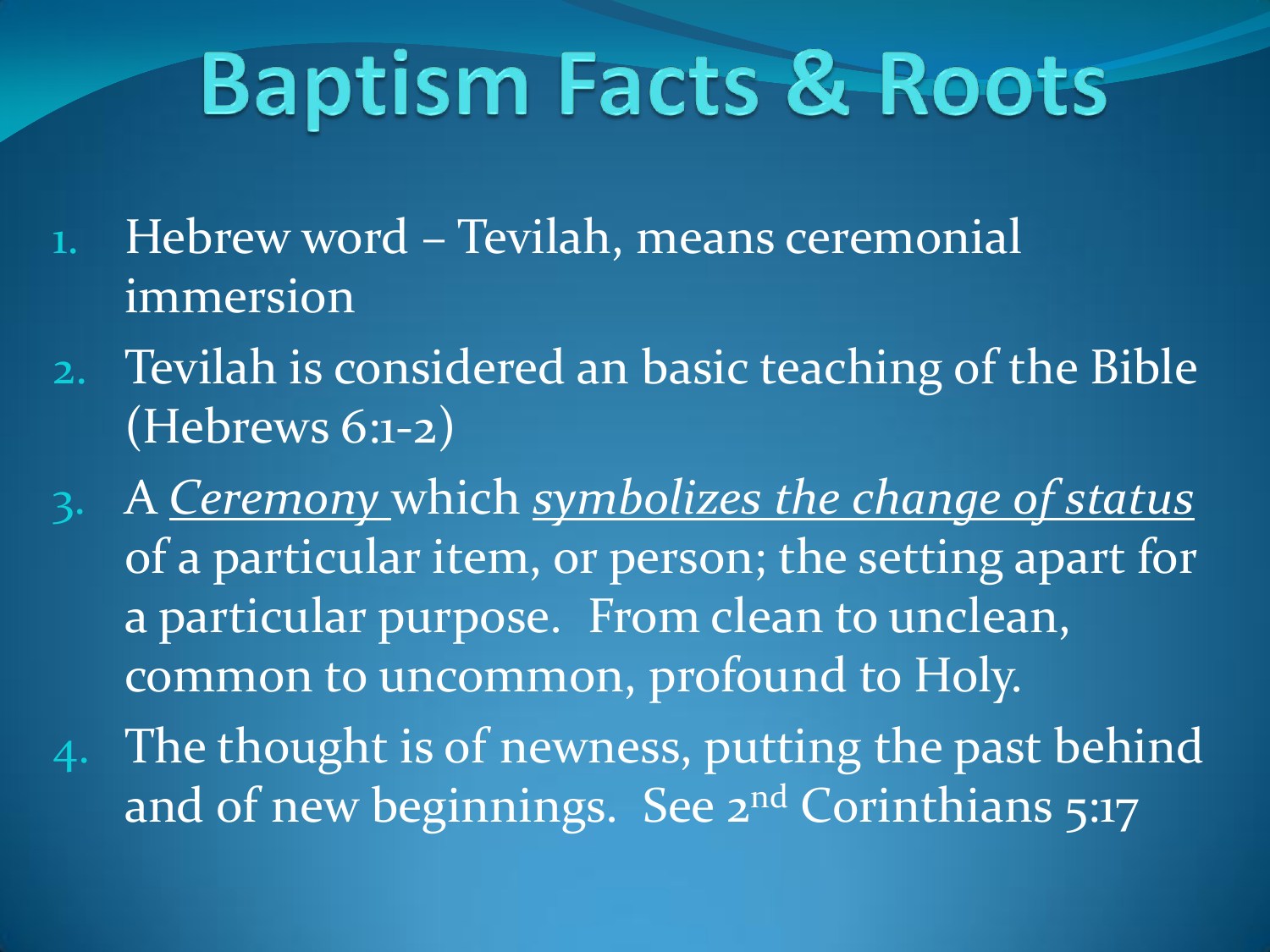#### The Concept of Baptism (How is it used?)

- Two kinds of baptisms? Mark 1:8- I baptize you with water, but he will baptize you with the Holy Spirit."
- Jesus being immersion into the Fathers will. Matthew 20:22 23 But Jesus answered and said, "You do not know what you ask. Are you able to drink the cup that I am about to drink, and be baptized with the baptism that I am baptized with?"
- Baptism that effects a change. Romans 6:3,4, 1<sup>st</sup> Peter 3:21 (Does water baptism wash away sin or does a clean conscience? (See Hebrews 9:14)
- Baptism into the Body (or family/community) of Jesus, Eph 4:4- 6 & 1st Corinthians 12:13, 14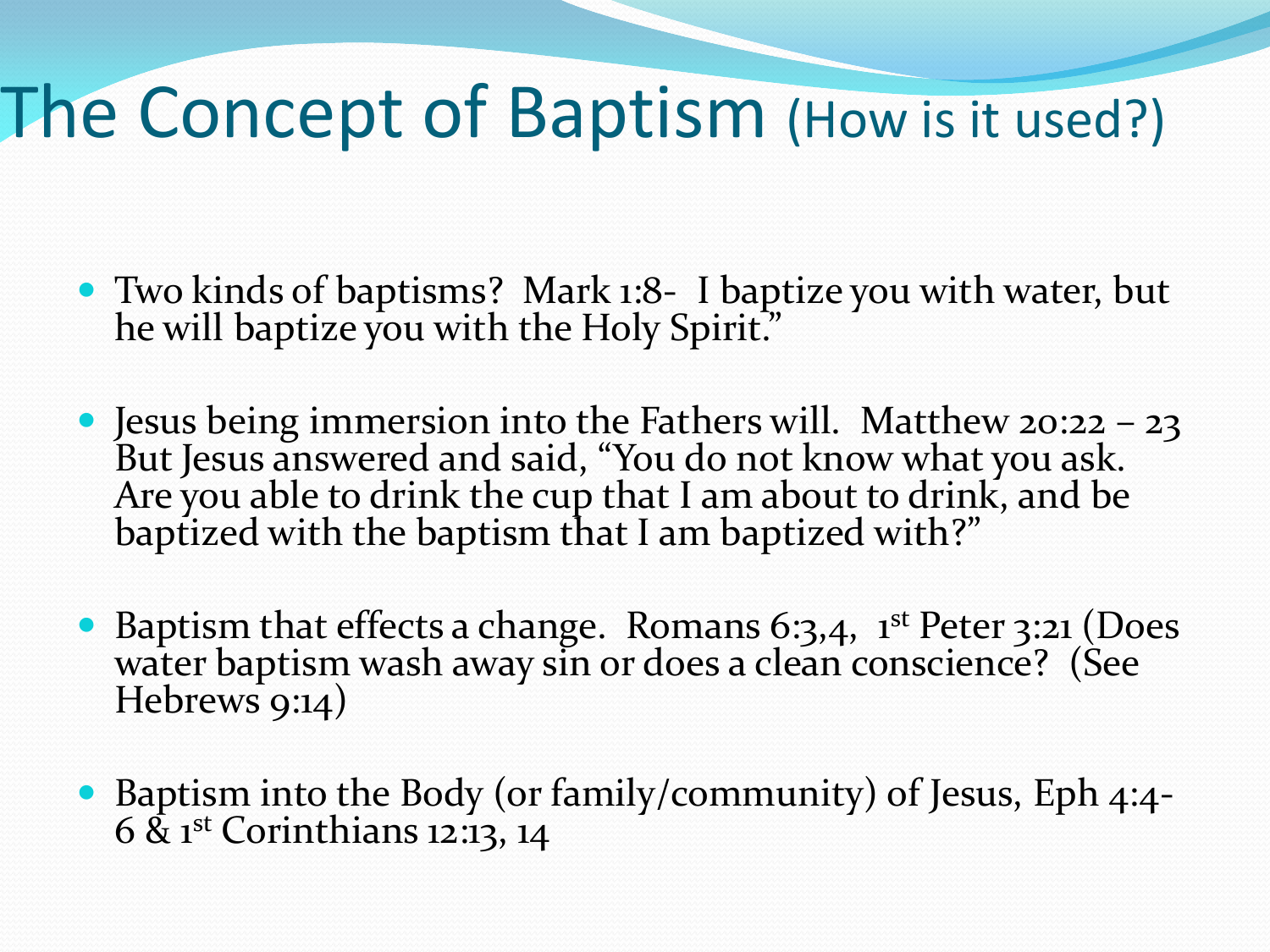#### Concept…continued

• This piece of cloth is being baptized into this pan of dye

• See Galatians 3:27-29

Questions

So do you need to be baptized to be saved?

What is the only effective baptism in the Bible? Spirit or Water baptism

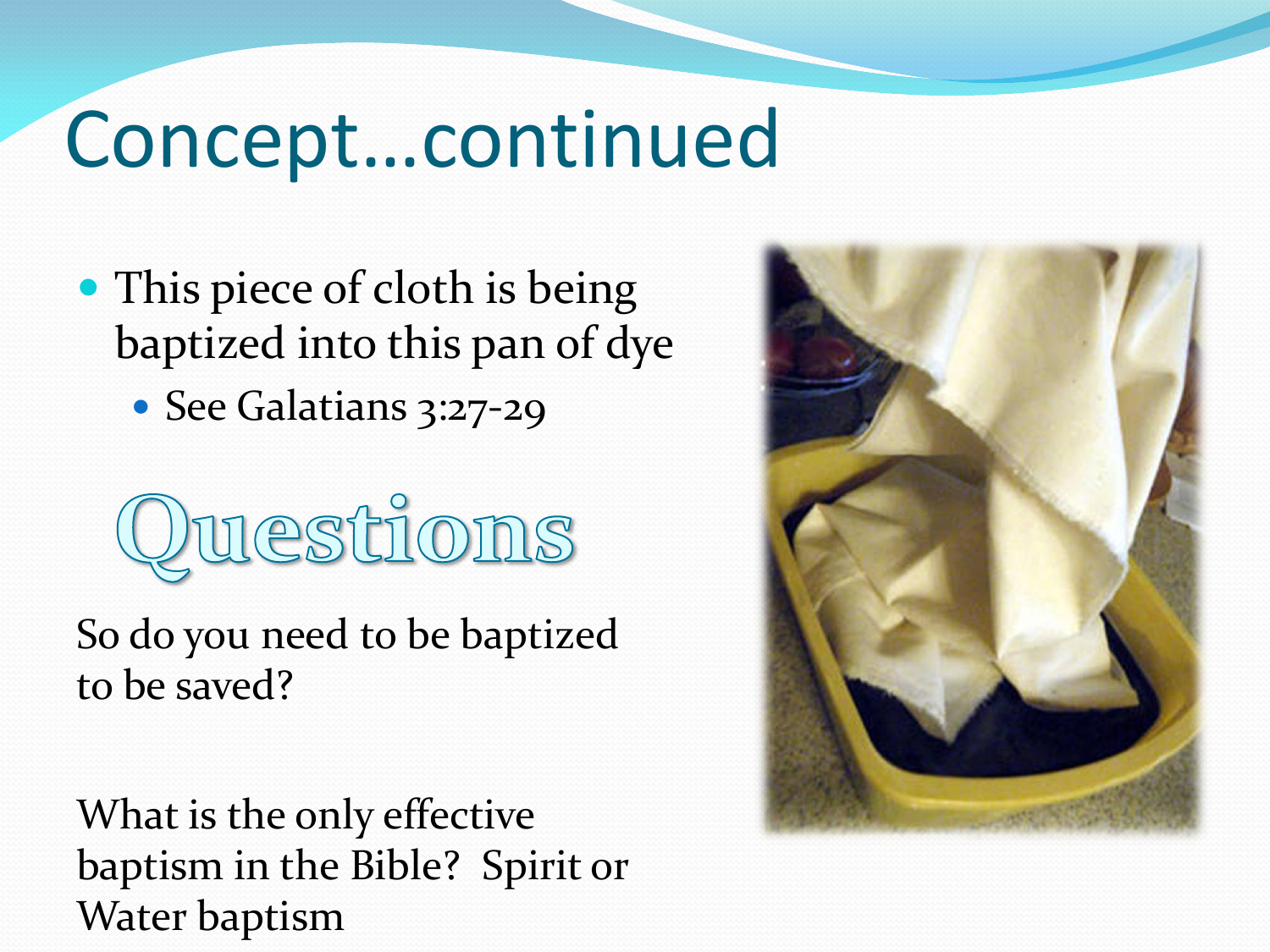### The Perspective

- Baptism looks to the future, leaving behind sin and walking in newness of life and dropping the burdens of the past.
- Water baptism is a ceremony symbolizing the new birth (spiritual baptism) that we have in Jesus through faith. Leaving behind the old baggage that was paid for by Jesus. The water is a type of "line in the sand" for us. When we go in the water we are putting the past behind, never to go back to it! Philippians 3:13,14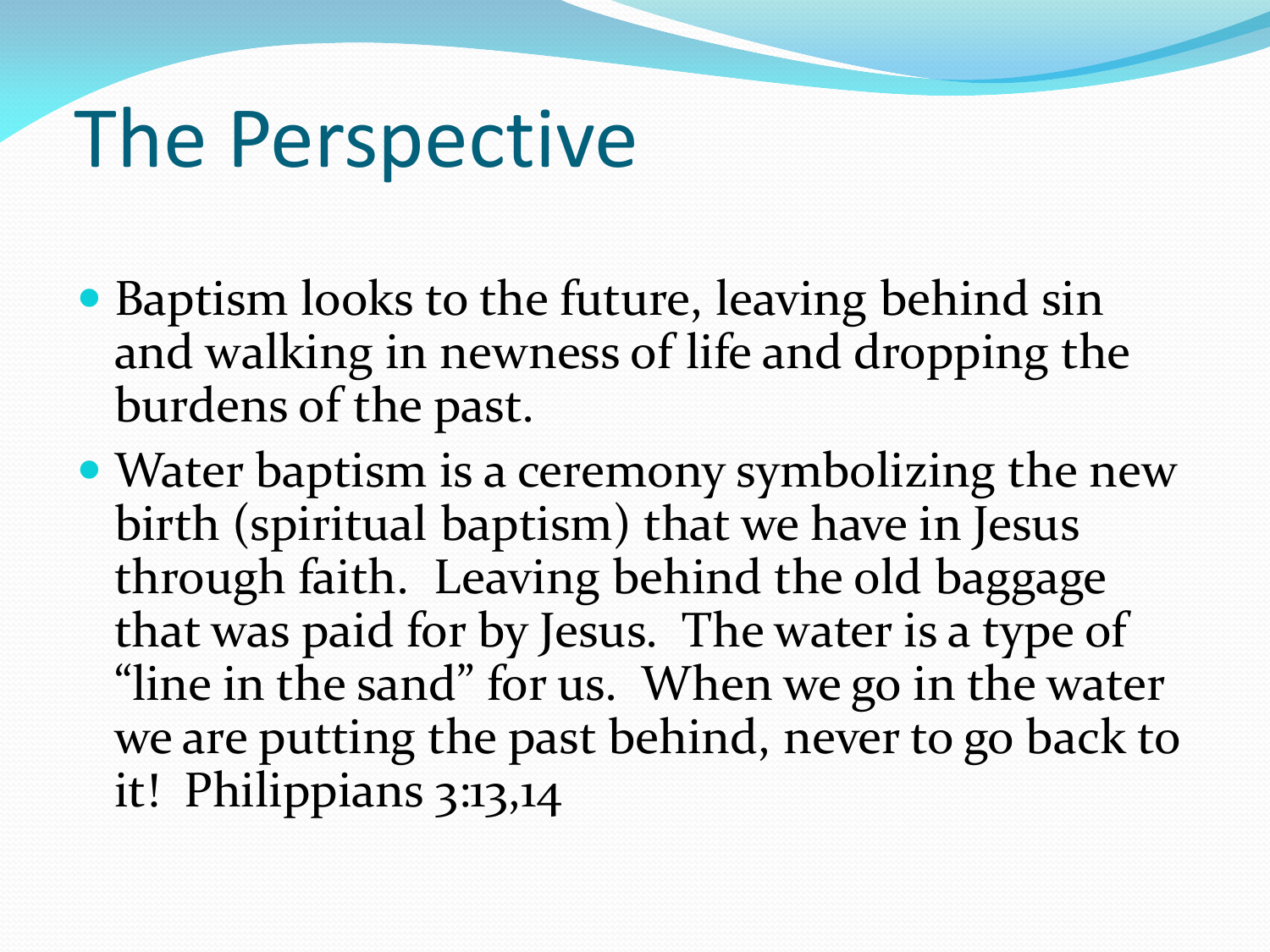### Let's look at how this works

• Acts Chapter 8:26-38 (Ethiopian Jews, Falashim) Here is the outline –

- 1. God shows Philip the need (A man needs salvation)
- 2. Philip shares the God who is able to meet that need
- 3. The Ethiopian believes (spiritual baptism that effects a change in a person)
- 4. He is water baptized (a symbol of the new life, never to return to the old.)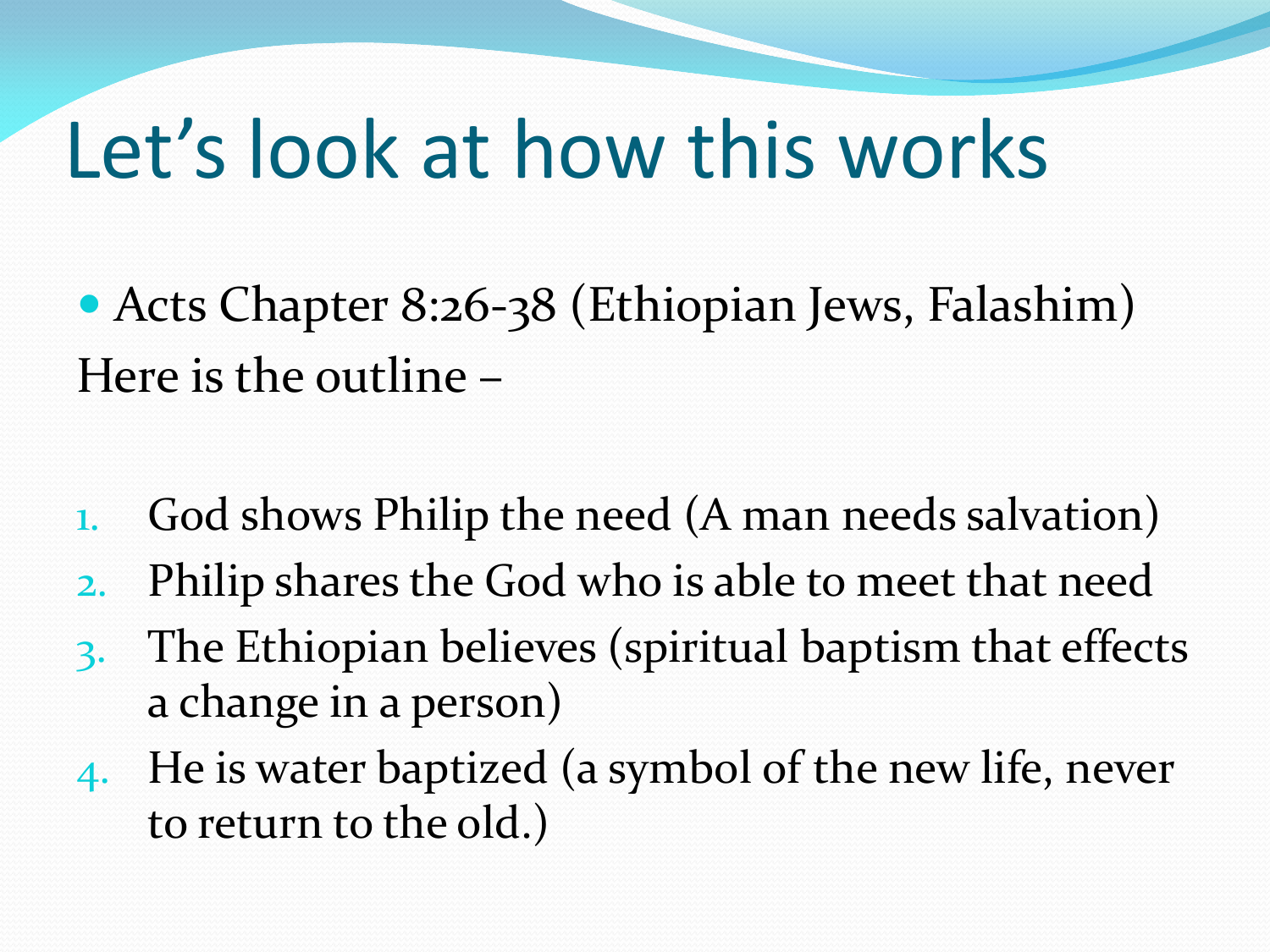# Very cool facts of the roots of Telivah

- Mikva-ot were built right into the homes of the rich.
- Very important practice at weddings (jhn 2:6) associated with new beginnings.
- Modern Jewish practice as with ancient Tevilah practice was self immersion.
- The primary task of the one overseeing the immersion is to ensure that the statement being made is actually complete. (full immersion in water)
- Women oversaw women baptisms for modesty sake.